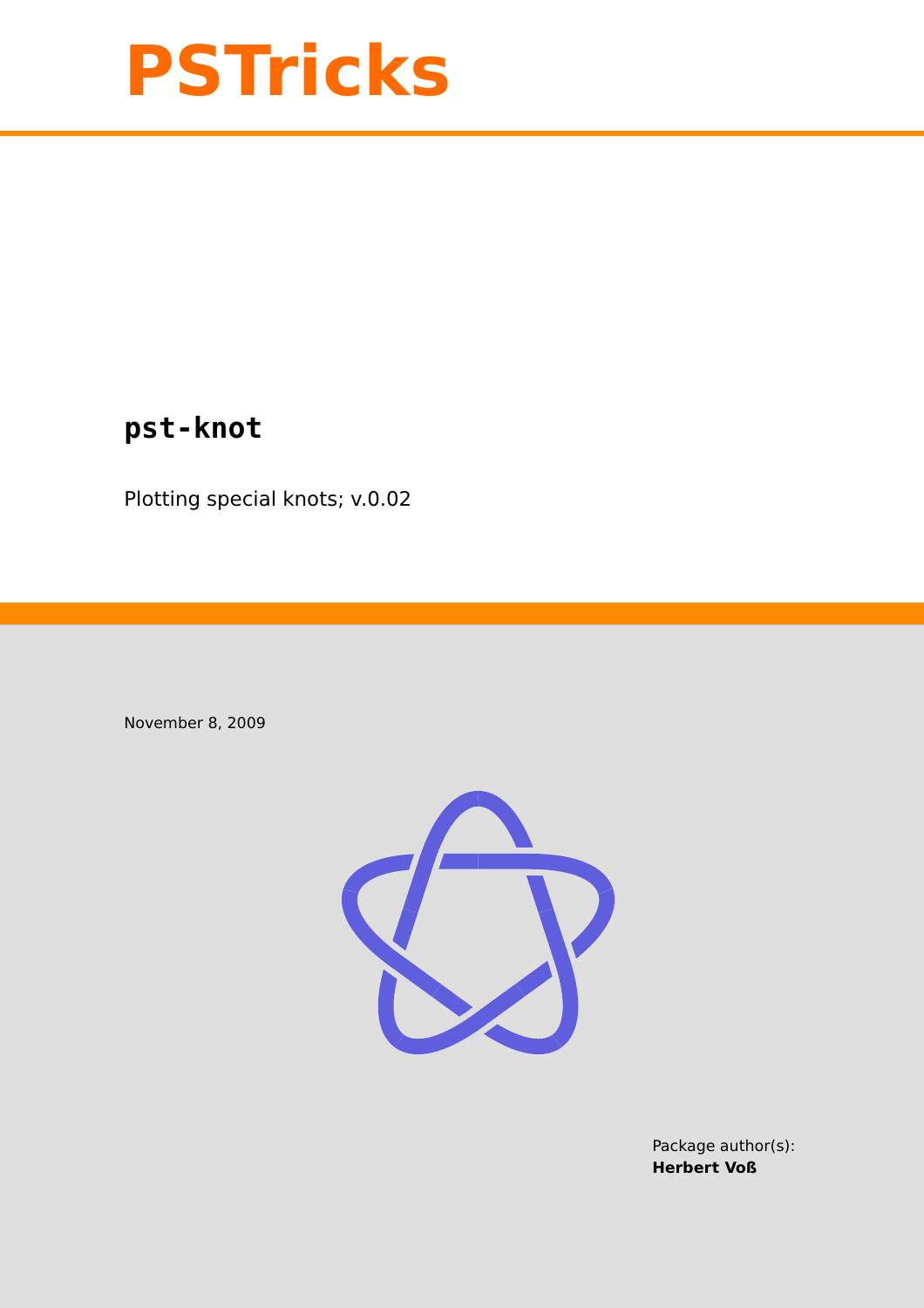# <span id="page-1-2"></span>**Contents**

| 1 introduction                                |                         |  |  |
|-----------------------------------------------|-------------------------|--|--|
| $2 \pmod{2}$                                  | $\overline{\mathbf{2}}$ |  |  |
| <b>3</b> Special settings                     | 5<br>-5<br>- 6          |  |  |
| 4 \psBorromean                                | 6                       |  |  |
| 5 List of all optional arguments for pst-knot | 7                       |  |  |
| <b>References</b>                             |                         |  |  |
|                                               |                         |  |  |

# <span id="page-1-0"></span>**1 introduction**

This is the very first try of drawing knots. The package uses the PostScript subroutines of the file psMath.pro from Matthias Buch-Kromann.) Currently there are only two macros for knots.

# <span id="page-1-1"></span>**2 \psKnot**

The macro \psKnot has one optional and two mandatory arguments, the origin of the image and the knot type. The following list shows all available knot types.

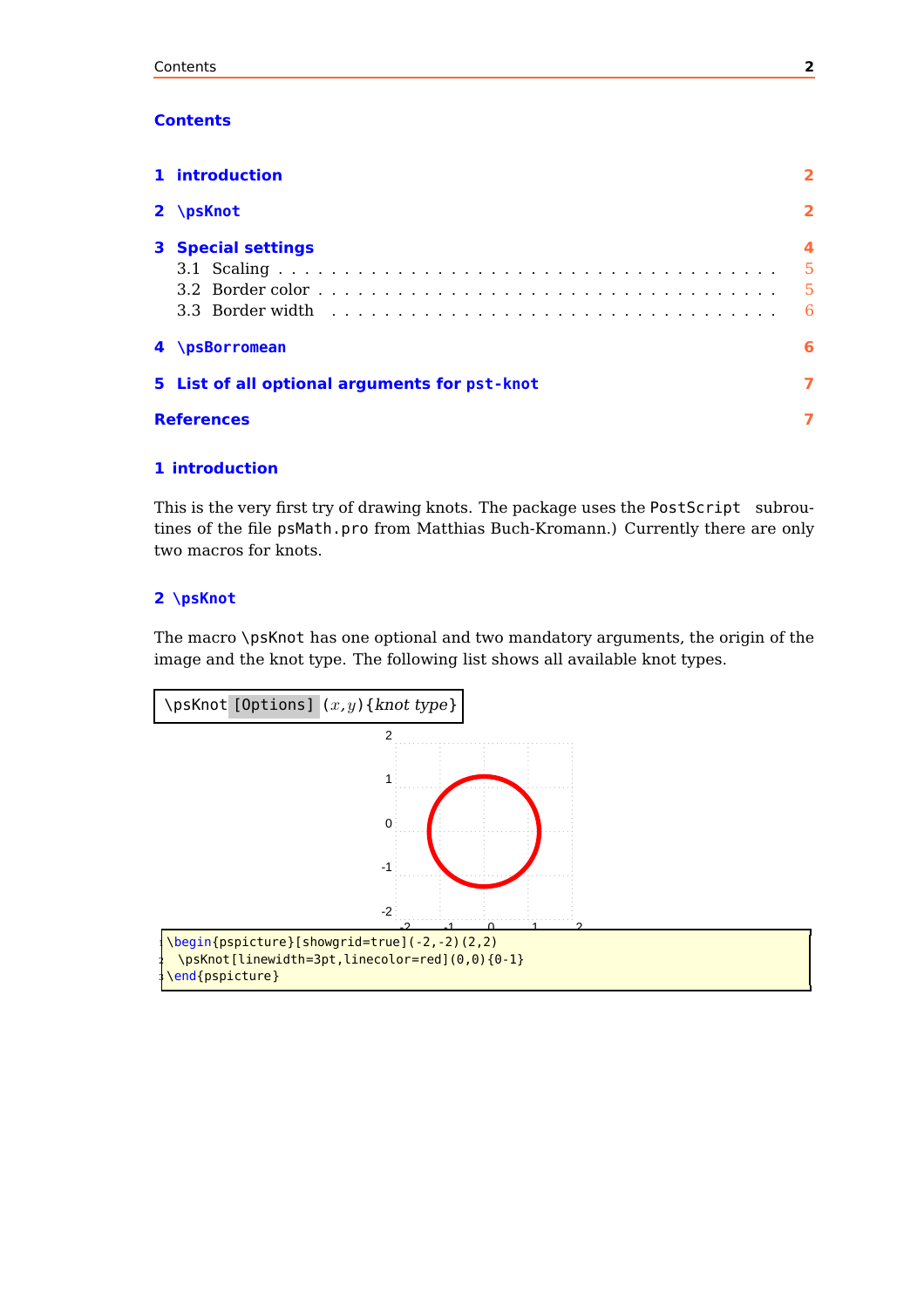

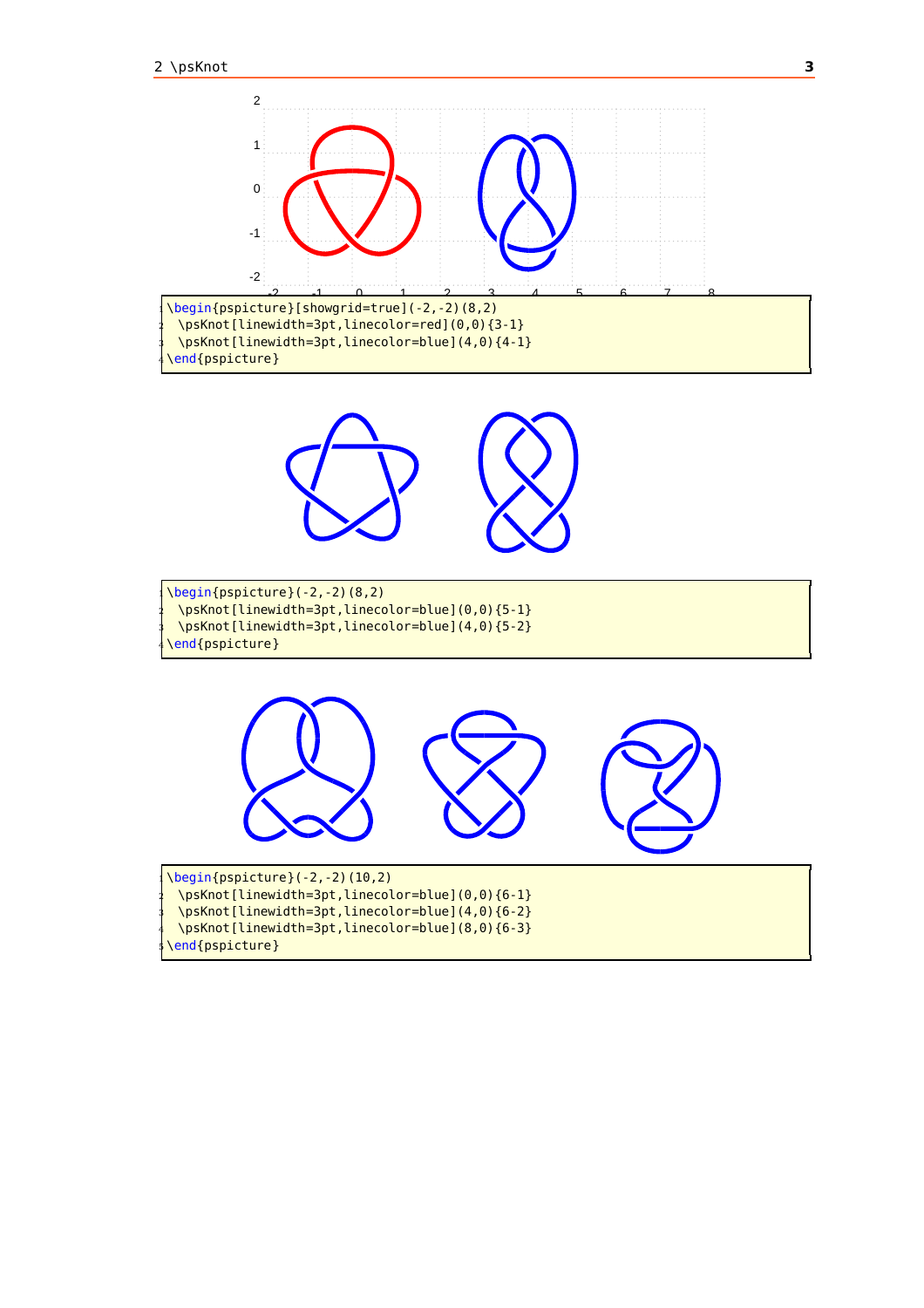<span id="page-3-1"></span>

## <span id="page-3-0"></span>**3 Special settings**

There exists three special optional arguments for the macro \psKnot.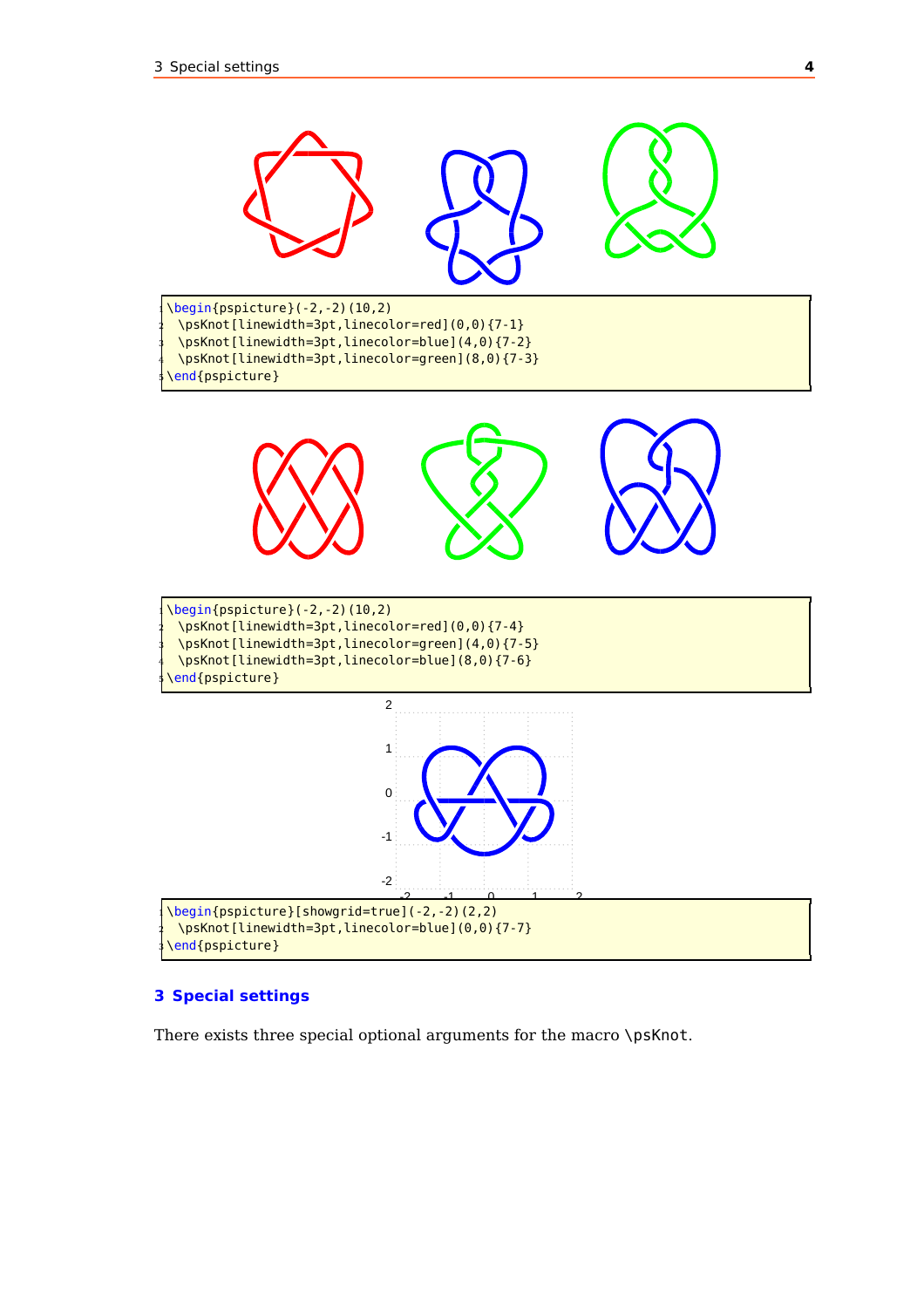## <span id="page-4-2"></span><span id="page-4-0"></span>**3.1 Scaling**

The image can be scaled with scale, which can take one or two values for x and y scaling. For only one value it is scaled for x and y with the same value. The default is 1 1.



```
\begin{equation*} \begin{array}{c} \texttt{(login} \texttt{(pspicture)} (-4,-4) \end{array} \end{equation*}\psKnot[linewidth=5pt,linecolor=blue,knotscale=2](0,0){6-1}
\end{pspicture}
```
## <span id="page-4-1"></span>**3.2 Border color**

The background color of the border can be controlled by knotbgcolor. It can use any possible color value and it makes only sense for a colored background to get the same color for the crossing.



```
\begin{bmatrix} \begin{array}{c} \text{begin{array}{c} \text{1} \end{array}} & \text{1} \\ \text{1} \end{array} \end{bmatrix}2 \psframe[fillcolor=black!20,fillstyle=solid](-2,-2)(6,2)
 \psKnot[linewidth=5pt,linecolor=red!50](0,0){7-4}
 4 \psKnot[linewidth=5pt,linecolor=red!50,
   knotbgcolor=black!20](4,0){7-4}
end{pspicture}
```
Pay attention that black!20 is the same as 0,8 of gray.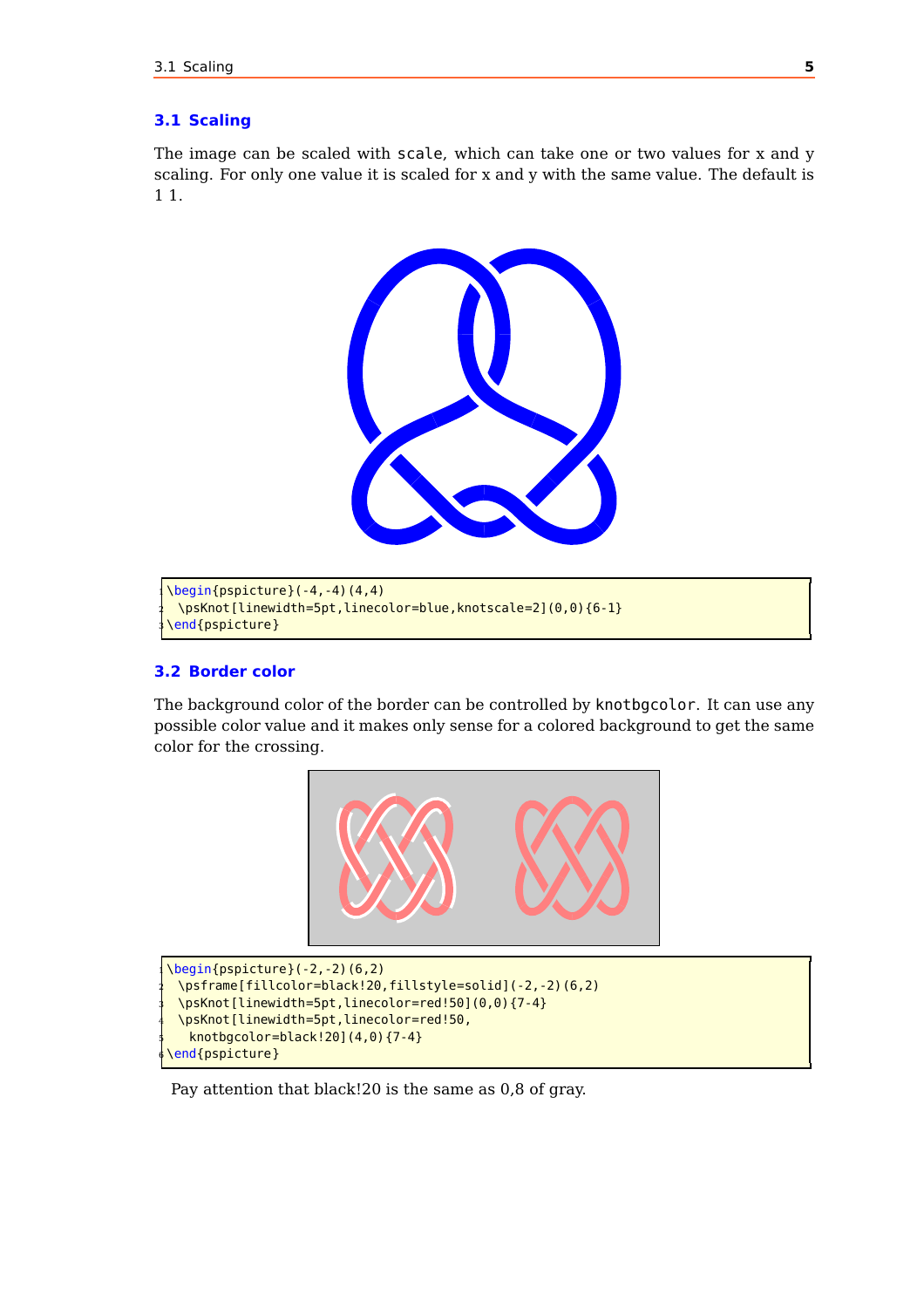## <span id="page-5-2"></span><span id="page-5-0"></span>**3.3 Border width**

The width of the border is controlled by the keyword knotborder and it is preset to \pslinewidth. The border width is added to the current linewidth.



## <span id="page-5-1"></span>**\psBorromean**

The macro \psBorromean draws the so called Borromean rings. It has one optional and three mandatory arguments, the origin of the image, the inner and outer radius. The following list shows all available knot types.

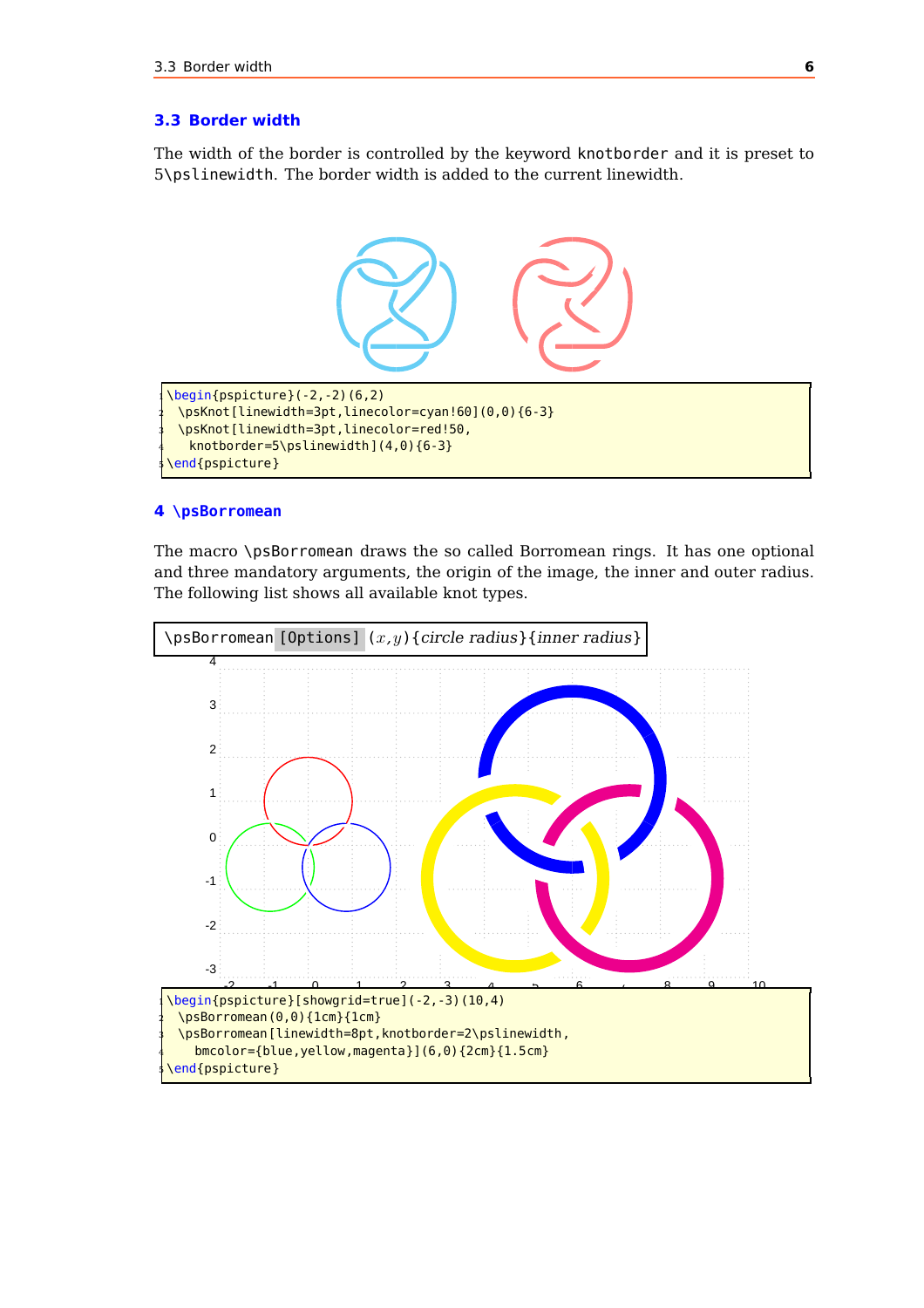#### <span id="page-6-0"></span>**5 List of all optional arguments for pst-knot**

| Key         | Type     | Default |
|-------------|----------|---------|
| knotborder  | ordinary | -2      |
| knotbgcolor | ordinary |         |
| knotscale   | ordinary | 11      |
| bmcolor     | ordinary | [none]  |

### <span id="page-6-1"></span>**References**

- [1] Denis Girou. Présentation de PSTricks. Cahier GUTenberg, 16:21–70, April 1994.
- [2] Michel Goosens, Frank Mittelbach, Sebastian Rahtz, Denis Roegel, and Herbert Voß. The L<sup>A</sup>T<sub>F</sub>X Graphics Companion. Addison-Wesley Publishing Company, Reading, Mass., 2 edition, 2007.
- [3] Laura E. Jackson and Herbert Voß. Die Plot-Funktionen von pst-plot. Die TEXnische Komödie, 2/02:27–34, June 2002.
- [4] Nikolai G. Kollock. PostScript richtig eingesetzt: vom Konzept zum praktischen Einsatz. IWT, Vaterstetten, 1989.
- [5] Herbert Voß. Die mathematischen Funktionen von PostScript. Die T<sub>F</sub>Xnische Komödie, 1/02, March 2002.
- [6] Herbert Voß. L<sup>A</sup>TEX Referenz. DANTE Lehmanns, Heidelberg/Hamburg, 1. edition, 2007.
- [7] Herbert Voß. PSTricks Grafik für T<sub>F</sub>X und  $\mu$ T<sub>F</sub>X. DANTE Lehmanns, Heidelberg/Hamburg, 4. edition, 2007.
- [8] Timothy van Zandt. PSTricks PostScript macros for generic  $T_F X$ . [http://](http://www.tug.org/application/PSTricks) [www.tug.org/application/PSTricks](http://www.tug.org/application/PSTricks), 1993.
- [9] Timothy van Zandt. multido.tex <sup>a</sup> loop macro, that supports fixed-point addition. <CTAN:/graphics/pstricks/generic/multido.tex>, 1997.
- [10] Timothy van Zandt. pst-plot: Plotting two dimensional functions and data. <CTAN:graphics/pstricks/generic/pst-plot.tex>, 1999.
- [11] Timothy van Zandt and Denis Girou. Inside PSTricks. TUGboat, 15:239–246, September 1994.